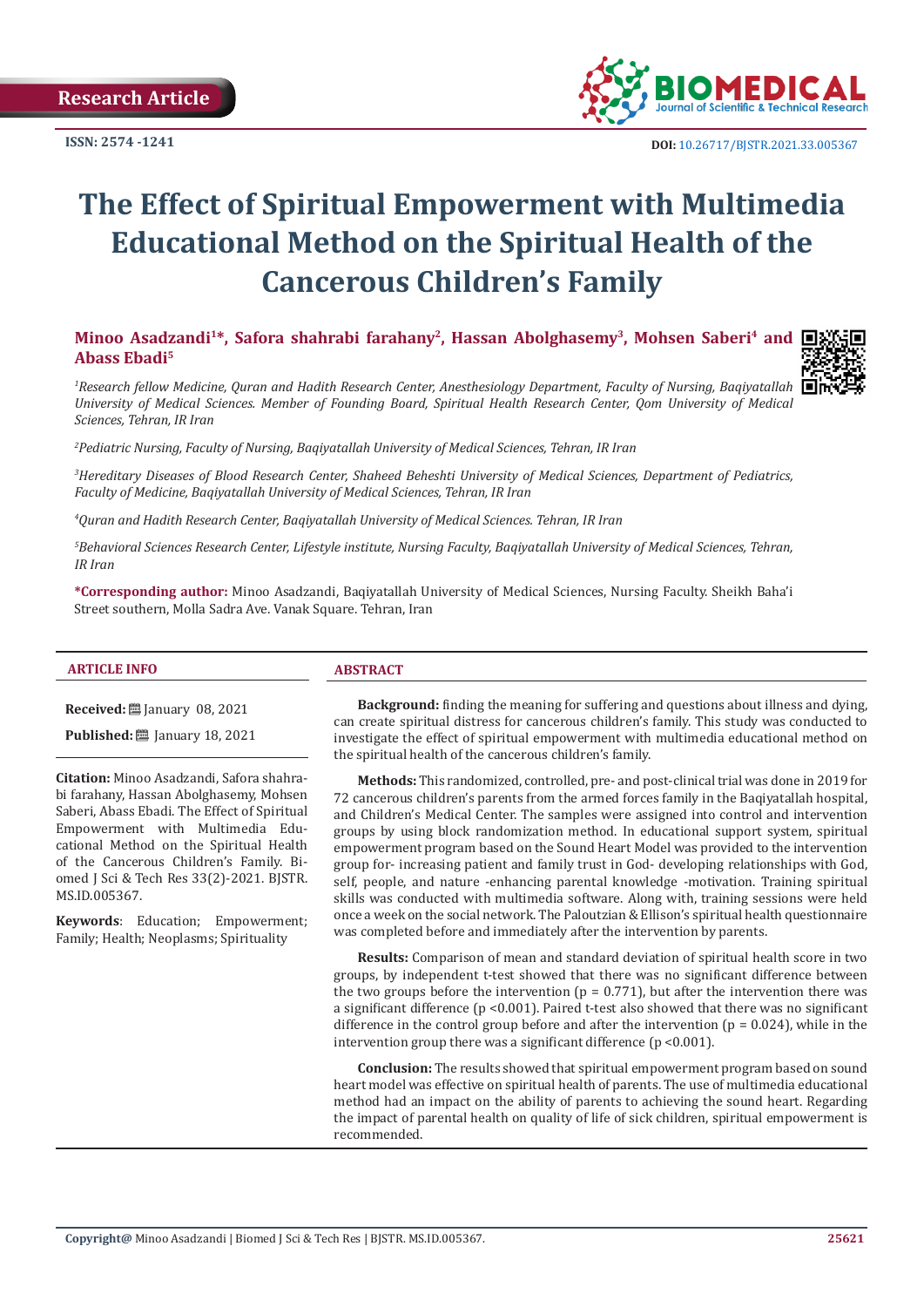### **Introduction**

Cancer is cells disease, characterized by an unlimited and uncontrolled proliferation of cells that form malignant neoplasm [1]. According to the World Health Organization (WHO) report, an increase is expected in the number of cancerous children, from 10 million in 2000 to 15 million in 2020, that sixty percent of them belong to the least developed countries [2]. Today the number of children with cancer are 15 out of every 100,000 children in year [3] which threatens child's life [4]. Cancer causes problems for patient and family due to the chronic nature of disease, its signs and symptoms, the long-term treatment with chemotherapy and the side effects of the treatment [5]. In the meantime finding the meaning for suffering constitute the core of the cancerous children's life [6]. They have important philosophical questions when becoming aware of their illness. They ask their parents: Why am I sick? Why am I sick among relatives children? Why did bad things happen to me? Why have I got the disease? What is the cause of my pain and suffering? How am I going to die? What will happen after death? Will I see you from that world? How is paradise and hell? Why has God made me sick? Why has God suffered me? [7].

Concurrent with the illness, the spiritual distress of the child is accelerated. The need for meaning and purpose arises to deal with the disease crisis [8]. If the parents cannot answer these questions, the child and parents will suffer from spiritual distress [9]. Spiritual distress manifested problems in children like: anxiety, depression, abnormal pain, crying, sadness, lack of control over thinking and emotions, feeling abandoned and lonely, guilty feeling, anger and aggression, denial, despair, helplessness, self-destruction, powerless feeling, hopeless, irritability, energy deficiency and doubting about God [10] and causes problems in parents such as: anxiety, depression, guilt feeling, post-traumatic stress disorder (PTSD), reduced levels of health, adjustment disability, financial and occupational problems, impaired family relationships and marital relationships, care burden [11].

Parental distress arises from: lack of awareness about the cause of cancer, unfamiliarity with the treatment and care methods, high cost of treatment, economic consequences, suffering imposed on the child during illness, separation from the child, altered physical condition of sick child, the symptoms of the disease and the side effects of treatment, which lead to undesirable effects on child treatment [12] and damages the bio-psycho- socio-spiritual health of the patient and family. In this situation parents desperately need support [13]. On the other hand, according to the home care approach in pediatric oncology, children are dependent on the family for care and parents, especially mothers, play an active role in child care and treatment [14]. They also fear from the consequences of the disease and worry about the child future life [15]. They suffer from: anxiety, depression, denial, anger depending on their culture and beliefs [16]. So strengthening family members' abilities by empowerment program is the goal of nursing interventions in family-centered care to overcome problems [17].

Empowerment is a dynamic, positive, interactive, and social process that improves patient and family's quality of life, improves accountability, better interaction with health authorities, prevents complications, decreases costs of treatment, and creates satisfaction by positive view and better response to treatment and disease [18]. For this reason, in recent years the concept of family empowerment in nursing and medical research has gained a special place and is referred as the necessity of the nursing profession [19]. Since the chronic diseases impairs self-esteem, coping mechanisms and communication ability, causes spiritual crisis in patient and the family, spiritual empowerment should be considered [20]. Because in all cultures, people in critical situations and when illness threatens their lives, seek help from a divine source [21]. Spirituality through the relationship with God creates values and beliefs in the family and gives meaning to life, empowers the family [22]. Today, the healing effects of spirituality are not hidden, so the World Health Organization (WHO) considers paying attention to patients' beliefs as an important factor in healing and recovery [23].

Faith in God enables people to cope with various crises. So, the model- based education should be consider for improving the patient and family attitudes and increasing their self-efficacy as the goals of nursing care [24]. The care model should be consistent with patient and family culture and beliefs. The "Spiritual Care Model of Sound Heart ", based on the religious spirituality of the Abrahamic religions, emphasizes self-care and home care [25]. The goal of spiritual care in model is achieving a Sound heart (a calm and safe soul, full of trust, love, hope, joy, security, satisfaction of fate, pleasure, patience, happiness, optimism, without future anxiety, as well as regret and sorrow) by development the relationship with God, others, Self and nature [26]. In patient and family-centered approach, with community-based care, uses the assistance and participation of the patient and family in care. For outpatients, provides counseling and spiritual skills training in an educational support system [27]. Model by increating selfawareness (understanding the person's thoughts, intentions and emotional states), benefiting from nature and communicating with friends and creating a social- support network helps family for emotional adaptation [28]. This study was conducted to investigate the effect of spiritual empowerment based on Sound Heart Model with multimedia educational method on the spiritual health of the cancerous children's family.

#### **Methods**

This randomized, controlled, pre- and post-clinical trial was conducted in 2019 for the cancerous children's parents from the armed forces family. Referred parents to the Baqiyatallah hospital, and Children's Medical Center, who were willing to participate in the research were selected according to the inclusion criteria: being able to communicate and complete the questionnaire, being familiar with Persian language, without a history of: -addiction, -chronic mental illness, -taking psychiatric drugs, -participating in the similar research, - having other critical ill children.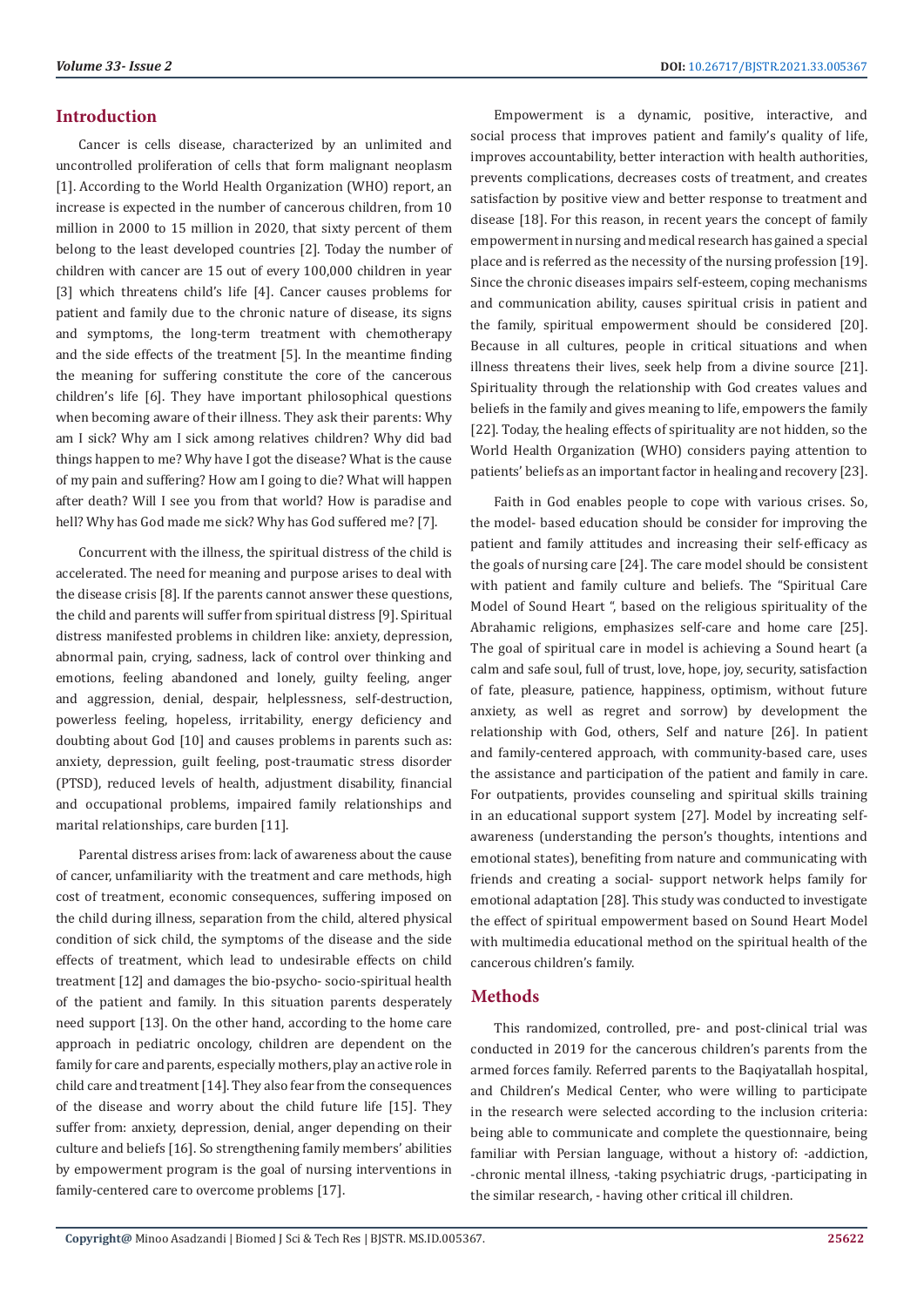In a meeting with the researcher, after explaining the research objectives and emphasizing on the confidentiality of any personal information that would lead to disclosure of parent's identity and obtaining informed consent, all samples were completed questionnaires. Then by forming the quadruple blocks as the method of entering samples into each group, they were randomly assigned to test and control groups before intervention. The intervention was performed for the test group by donating educational software and once a week communication through the social network. The control group only received routine care. At the end of the intervention, the questionnaires were completed by both groups and the results were compared. The educational software was also donated to the control group and its questions were answered. The sample size was calculated (with  $\alpha$  = 5% and power = 90%), by using the mean and standard deviation obtained from a similar study and Altman's Nomo gram [29].

Sample size in each group with 10% loss, were determined 36. Data were collected by: 1- demographic questionnaire (12 questions) includes two parts: A: Caregiver information such as: age, sex, marriage, education, family relationship and illness B: Patient information such as: duration of illness, type of cancer, ability to perform personal tasks, the amount of care needed. 2-The Paloutzian & Ellison's spiritual health questionnaire that included 20 items in two groups of religious and existential health, each of them has 10 items and account for 10-60 score. Total score of spiritual health is 20-120. Categorizing scores included: (20-40) as low spiritual health, (41-99) average spiritual health, (100-120) high spiritual health. Validity of spiritual health questionnaire was identified and confirmed through content validity and its reliability was determined by Cronbach's alpha 0.82, indicates a good reliability of this tool [30].

Parent's education was performed according to the algorithm of the Sound heart model [28]. Training software includes: 16 PowerPoint presentations, the "Spiritual Care Guide for Patients' Family" book [9], educational clips, "animation" about cancer and its treatments with childish language, religious poetry, and wallpapers of nature with bird song. The intervention included: sixteen spiritual counseling sessions, 15-30 minutes, once a week, with emphasis on improving the relationship with God, self, people and nature according to Table 1.

**Table 1:** Conceptual map of executive steps for spiritual education to achieve the Sound Heart (Spiritual Health).

| Spiritual counselor in the role of mentor                                         |                                                          |  |  |  |
|-----------------------------------------------------------------------------------|----------------------------------------------------------|--|--|--|
| Establishing "spiritual<br>communication" and gaining<br>patient and family trust | Investigating Patient and Family<br>Spiritual Distresses |  |  |  |
| Creating the courage to face the crisis caused by the disease                     |                                                          |  |  |  |
| Reducing the perceived threat                                                     | Relieving grief from illness                             |  |  |  |
| Developing a relationship with God as a healer                                    |                                                          |  |  |  |
| Advising for hope and optimism to<br>the future                                   | <b>Positive Thinking Training</b>                        |  |  |  |

| Creating spiritual self-awareness                                 |                                                                      |  |  |  |
|-------------------------------------------------------------------|----------------------------------------------------------------------|--|--|--|
| Spiritual Distresses and Spiritual<br>Care Guidelines Training    | Problem solving training and<br>emotional adjustment to illness      |  |  |  |
| Pay attention to the spirituality in the whole universe           |                                                                      |  |  |  |
| Developing social communication,<br>love and forgiveness training | Developing a relationship with<br>nature, thanking God for blessings |  |  |  |
| Motivating with normative beliefs and subjective norms            |                                                                      |  |  |  |
| Creating a sense of self-efficacy<br>and behavioral intention     | Self-control (Self-calculation)                                      |  |  |  |

#### **Finding**

In the above Table 2, independent t-test showed that there was no significant difference between the two groups before the intervention ( $p = 0.592$ ), but after the intervention there was a significant difference  $(p = 0.003)$  (Table 3).

**Table 2:** Comparison of mean and standard deviation of spiritual health score, religious dimension, in two groups before and after intervention

| Group<br><b>Time</b> | Control $n = 36$<br>The mean (SD) | Intervention n<br>$= 36$  | Independent t-test        |
|----------------------|-----------------------------------|---------------------------|---------------------------|
|                      |                                   | The mean (SD)             |                           |
| <b>Before</b>        | 31.5(3.45)                        | 32(4.74)                  | $t = -0.539$<br>$p=0.592$ |
| After                | 44.7(8.48)                        | 50.2(6.46)                | $t = -3.07$<br>$p=0.003$  |
| Paired<br>t-test     | $t = -8.24$<br>p < 0.001          | $t = -13.30$<br>p < 0.001 |                           |

**Table 3:** Comparison of mean and standard deviation of spiritual health score of existential dimensions in two groups before and after intervention.

| Group            | Control $n = 36$        | Intervention n<br>$= 36$ | Independent               |
|------------------|-------------------------|--------------------------|---------------------------|
| <b>Time</b>      | The mean (SD)           | The mean (SD)            | t-test                    |
| Before           | 47.7(6.44)              | 47.7(6.42)               | $t = -0.394$<br>$p=0.695$ |
| After            | 40.69(7.80)             | 47.47(7.16)              | $t = 3.84$<br>p<0.001     |
| Paired<br>t-test | $t = 4.06$<br>p < 0.001 | $t = 0.239$<br>$p=0.812$ |                           |

Independent t-test showed that there was no significant difference between the two groups before the intervention (p = 0.985), whereas after the intervention there was a significant difference (p <0.001). After the intervention time, the existential health of the control group significantly decreased  $(p \le 0.001)$ , while the intervention prevented the occurrence of this problem in the intervention group ( $p = 0.812$ ).

In the Table 4 above, independent t-test showed that there was no significant difference between the two groups before the intervention ( $p = 0.771$ ), but after the intervention there was a significant difference (p <0.001). Paired t-test also showed that there was no significant difference in the control group before and after the intervention ( $p = 0.024$ ), while in the intervention group there was a significant difference (p <0.001).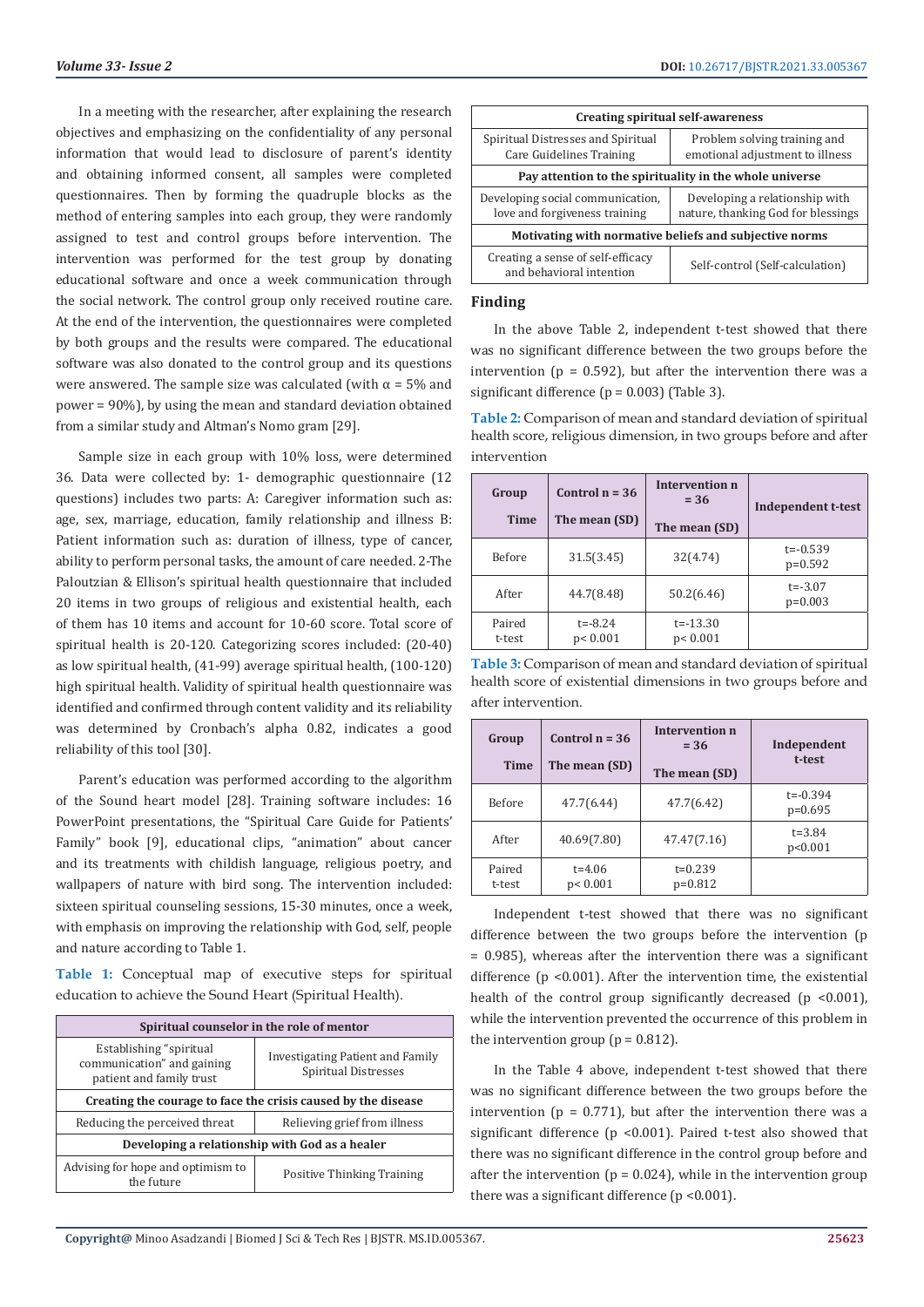| Group<br><b>Time</b> | Control $n = 36$<br>The mean (SD) | Intervention $n = 36$<br>The mean (SD) | Independent<br>t-test     |
|----------------------|-----------------------------------|----------------------------------------|---------------------------|
| Before               | 79.25(7.12)                       | 79.75(7.41)                            | $t = -0.292$<br>$p=0.771$ |
| After                | 85.4(13.7)                        | 97.6(11.36)                            | $t = -4.12$<br>p<0.001    |
| Paired t-test        | $t = -2.35$<br>$p=0.024$          | $t=0.239$<br>p<0.001                   |                           |

**Table 4:** Comparison of mean and standard deviation of total spiritual health score in two groups before and after intervention.

## **Discussion**

One of the concepts has introduced in medical and nursing literature in recent decades is the concept of spiritual health, as the benefits of spirituality for better coping [31]. The concept of spirituality includes an effective form of adaptation and problem solving behavior and the highest levels of growth in the various domains such as: cognitive, ethical, emotional, interpersonal which creates a general view of life and enables patients to use spiritual resources to make important decisions and solve daily problems [32]. Evidences indicate that there is a significant positive relationship between spiritual beliefs, health and life satisfaction [33] which is in line with the present study. Sherry believes that we have an "inner voice" that empowers us in the face with suffering [34]. Religious adjustment strategies empower the patient for: maintaining and enhancing the patient's self-esteem, hope, purposeful and meaningful life, increasing mental health [35], improving the patient's ability to cope with the disease, increasing the speed of recovery, and patients physical condition [36] so have positive effects on various aspects of health [37].

Given that epistemology constitutes ontology (philosophical attitude) and shapes life style and cultural aspects of societies, and answers to the philosophical questions of the cancerous children's [27]. In the empowerment program of this research, philosophical attitude and religious spirituality of Islam were used. In the paradigm of monotheistic religions based on "revelation epistemology". Muslims belief in the existence of the soul from the unseen world and the "life after death". The soul can relate man to God as a healer who heals patients. God's mercy is greater than His wrath [38]. Prayer is the way for receiving God's mercy. The healing worship can reduce the severity of patient's illness [39]. So, in this research, parents were encouraged to pray and faith therapy skills were trained: Trusting in God, Asking Help from Imams, Touching with Healing Prayer, Islamic sleep ritual was taught to parents [40] which is in harmony with Rezai's, et al. [41] that showed a relationship between the frequency of prayer and the spiritual health of cancer patients and suggested that prayer should be considered as a spiritual health promotion method [41].

Mohebbi Far, et al. [42] showed a positive and significant relationship between spiritual health and quality of life and

suggested that spiritual health should be promoted as a factor in improving the quality patients' life [42]. In the chronic and lifethreatening illnesses, frustration of God's mercy causes fear and anxiety from the future and the sadness of the past events and reduces the quality patients' life. Thus, one of the basic principles of spiritual care is strengthening the belief in God's mercy for creating hope. Spiritual counselor must create optimism to the future by reinforcing the belief in the God's power [43]. The courage to face with the crisis of disease must be created, by "trusting in God" and "entrusting things to God. Religious spirituality gives meaning to human life through the relationship with God and modifies other human communication [44]. The belief in life after death, being in the "safe haven of God's love" and accepting the subject of death as rebirth in another world, makes it possible for the patient to go through the last stages of the illness without fear of death [38].

In a descriptive study, parents' attitudes toward spiritual and religious interventions of physicians were investigated. The parents' belief system was asked to understand their spiritual needs. 49% of all respondents and 62% of those who called themselves moderate or highly religious, stated that their beliefs influenced their decisions about child's medical care. Physician consultation with parents in spiritual care would improve the conditions for treatment of critically ill children [45]. In the present study, considering the necessity of community-based health services the coordination of therapeutic measures with patient's beliefs and family culture were emphasized and the parents' willingness to care were respected which was emphasized by the World Health Organization (WHO) at the Edinburgh conference [46].

#### **Limitations**

Providing spiritual counseling is a teamwork but, in this research, only a nurse, with the help of educational software and social network, taught spiritual skills.

### **Suggestions**

It is recommended that in future research, for chronic and cancer patients, spiritual empowerment with multimedia educational method performed by the spiritual team.

#### **Conclusion**

The results showed that spiritual empowerment program based on sound heart model was effective on spiritual health of parents. The use of this educational method was effective, so using educational software is recommended.

# **Acknowledgments**

We would like to sincerely thank and appreciates the Deputy of Research and Technology (Clinical Research Development Unit) of Baqiyatallah hospital for their supports and advices, the Pediatrics staff of Children's Medical Center and all family who collaborated in conducting this study.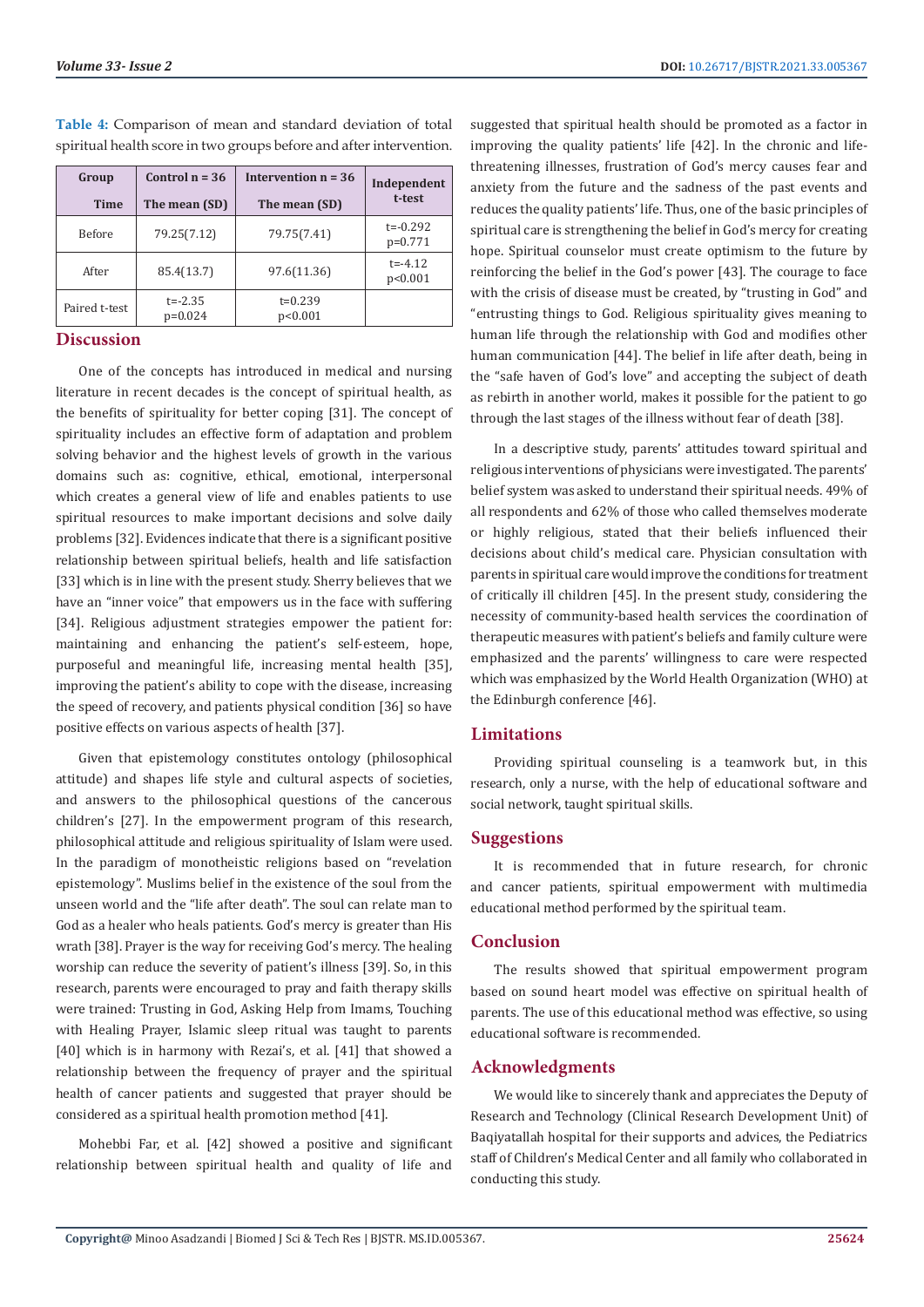# **References**

- 1. [Dawson S, Charles AK, Bower C, de Klerk NH, Milne E \(2015\) Risk of](https://pubmed.ncbi.nlm.nih.gov/25808250/)  [cancer among children with birth defects: a novel approach. Birth](https://pubmed.ncbi.nlm.nih.gov/25808250/)  [Defects Research Part A: Clinical and Molecular Teratology 103\(4\): 284-](https://pubmed.ncbi.nlm.nih.gov/25808250/) [291.](https://pubmed.ncbi.nlm.nih.gov/25808250/)
- 2. [Kaatsch P \(2010\) Epidemiology of childhood cancer. Cancer Treat Rev](https://pubmed.ncbi.nlm.nih.gov/20231056/)  [36\(4\): 277-285.](https://pubmed.ncbi.nlm.nih.gov/20231056/)
- 3. [Ward E, DeSantis C, Robbins A, Kohler B, Jemal A \(2014\) Childhood and](https://pubmed.ncbi.nlm.nih.gov/24488779/)  [adolescent cancer statistics, 2014. CA: a cancer journal for clinicians](https://pubmed.ncbi.nlm.nih.gov/24488779/)  [64\(2\): 83-103.](https://pubmed.ncbi.nlm.nih.gov/24488779/)
- 4. [Ji Q, Currin-McCulloch JA, Zhang A, Streeter CL, Jones BL, et al. \(2018\)](https://pubmed.ncbi.nlm.nih.gov/28849719/)  [Assessing the Needs of Parents of Children Diagnosed with Cancer in](https://pubmed.ncbi.nlm.nih.gov/28849719/)  [China: A Psychometric Study Developing a Needs Assessment Tool.](https://pubmed.ncbi.nlm.nih.gov/28849719/)  [Journal of Pediatric Oncology Nursing 35\(1\): 6-15.](https://pubmed.ncbi.nlm.nih.gov/28849719/)
- 5. [Pelland-Marcotte MC, Hwee J, Pole JD, Nathan PC, Sung L \(2019\)](https://www.researchgate.net/publication/331177234_Incidence_of_infections_after_therapy_completion_in_children_with_acute_lymphoblastic_leukemia_or_acute_myeloid_leukemia_a_systematic_review_of_the_literature)  [Incidence of infections after therapy completion in children with acute](https://www.researchgate.net/publication/331177234_Incidence_of_infections_after_therapy_completion_in_children_with_acute_lymphoblastic_leukemia_or_acute_myeloid_leukemia_a_systematic_review_of_the_literature)  [lymphoblastic leukemia or acute myeloid leukemia: a systematic review](https://www.researchgate.net/publication/331177234_Incidence_of_infections_after_therapy_completion_in_children_with_acute_lymphoblastic_leukemia_or_acute_myeloid_leukemia_a_systematic_review_of_the_literature)  [of the literature. Leukemia & lymphoma 60\(9\): 1-11.](https://www.researchgate.net/publication/331177234_Incidence_of_infections_after_therapy_completion_in_children_with_acute_lymphoblastic_leukemia_or_acute_myeloid_leukemia_a_systematic_review_of_the_literature)
- 6. Asadzandi M (2019) Spiritual Care Guidelines for Chronic and Cancer Patients (Counselors Guide). Publisher: Resaneh-takhassosi.
- 7. [Farahani AS, Rassouli M, Salmani N, Mojen LK, Sajjadi M, et al. \(2019\)](https://www.researchgate.net/publication/330773458_Evaluation_of_Health-Care_Providers)  [Evaluation of Health-Care Providers' Perception of Spiritual Care and](https://www.researchgate.net/publication/330773458_Evaluation_of_Health-Care_Providers)  [the Obstacles to Its Implementation. Asia-Pacific Journal of Oncology](https://www.researchgate.net/publication/330773458_Evaluation_of_Health-Care_Providers)  [Nursing 6\(2\): 122.](https://www.researchgate.net/publication/330773458_Evaluation_of_Health-Care_Providers)
- 8. [Doumit MA, Rahi AC, Saab R, Majdalani M \(2019\) Spirituality among](https://pubmed.ncbi.nlm.nih.gov/30850134/)  [parents of children with cancer in a Middle Eastern country. European](https://pubmed.ncbi.nlm.nih.gov/30850134/)  [Journal of Oncology Nursing 39: 21-27.](https://pubmed.ncbi.nlm.nih.gov/30850134/)
- 9. Asadzandi M (2018a) Guidebook of spiritual care for patient's family. Publisher: Resaneh -takhassosi.
- 10. [Khanjari S, Oskouie F, Eshaghian Dorche A, Haghani H \(2013\) Quality](http://ijn.iums.ac.ir/browse.php?a_id=1543&sid=1&slc_lang=en)  [of life in parent of children with leukemia and its related factors. Iran](http://ijn.iums.ac.ir/browse.php?a_id=1543&sid=1&slc_lang=en)  [Journal of Nursing 26\(82\): 1-10.](http://ijn.iums.ac.ir/browse.php?a_id=1543&sid=1&slc_lang=en)
- 11. [Ruiz J, Glade Bender JL, Oberg J, Cohn E, Levine J \(2014\) Knowledge,](https://ascopubs.org/doi/abs/10.1200/jco.2014.32.15_suppl.10090)  [attitudes, and beliefs of parents toward whole-genome sequencing in](https://ascopubs.org/doi/abs/10.1200/jco.2014.32.15_suppl.10090)  [pediatric cancer. American Society of Clinical Oncology 32\(15\).](https://ascopubs.org/doi/abs/10.1200/jco.2014.32.15_suppl.10090)
- 12. [Williams PD, Williams KA, Williams AR \(2014\) Parental caregiving](https://pubmed.ncbi.nlm.nih.gov/24261317/)  [of children with cancer and family impact, economic burden: nursing](https://pubmed.ncbi.nlm.nih.gov/24261317/)  [perspectives. Issues in comprehensive pediatric nursing 37\(1\): 39-60.](https://pubmed.ncbi.nlm.nih.gov/24261317/)
- 13. [Asadzandi M \(2018b\) Spiritual Empowerment Program Based on Sound](https://www.researchgate.net/publication/326409366_Spiritual_Empowerment_Program_Based_on_Sound_Heart_Model_in_the_Cancerous_Children)  [Heart Model in the Cancerous Children's Family. Annals of Nursing](https://www.researchgate.net/publication/326409366_Spiritual_Empowerment_Program_Based_on_Sound_Heart_Model_in_the_Cancerous_Children)  [Research and Practice 3\(1\): 1026.](https://www.researchgate.net/publication/326409366_Spiritual_Empowerment_Program_Based_on_Sound_Heart_Model_in_the_Cancerous_Children)
- 14. [Purow B, Alisanski S, Putnam G, Ruderman M \(2011\) Spirituality and](https://pubmed.ncbi.nlm.nih.gov/21206405/)  [pediatric cancer. Southern medical journal 104\(4\): 299-302.](https://pubmed.ncbi.nlm.nih.gov/21206405/)
- 15. [Asadzandi M, Shahrabi Farahany S, Abolghasemi H, Saberi M, EbadiA](http://ijpho.ssu.ac.ir/browse.php?a_id=503&slc_lang=en&sid=1&printcase=1&hbnr=1&hmb=1)  [\(2020\) Effect of Sound Heart Model- based spiritual counseling on](http://ijpho.ssu.ac.ir/browse.php?a_id=503&slc_lang=en&sid=1&printcase=1&hbnr=1&hmb=1)  [stress, anxiety and depression of parents of children with cancer. Iran J](http://ijpho.ssu.ac.ir/browse.php?a_id=503&slc_lang=en&sid=1&printcase=1&hbnr=1&hmb=1)  [Ped Hematol Oncol 10\(2\): 96-106.](http://ijpho.ssu.ac.ir/browse.php?a_id=503&slc_lang=en&sid=1&printcase=1&hbnr=1&hmb=1)
- 16. [Pinquart M, Featured A \(2018\) Depressive Symptoms in Parents of](https://www.researchgate.net/publication/328462743_Depressive_Symptoms_in_Parents_of_Children_With_Chronic_Health_Conditions_A_Meta-Analysis)  [Children with Chronic Health Conditions: A Meta-Analysis. Journal of](https://www.researchgate.net/publication/328462743_Depressive_Symptoms_in_Parents_of_Children_With_Chronic_Health_Conditions_A_Meta-Analysis)  [pediatric psychology 44\(2\): 139-149.](https://www.researchgate.net/publication/328462743_Depressive_Symptoms_in_Parents_of_Children_With_Chronic_Health_Conditions_A_Meta-Analysis)
- 17. [Zolfaghari M, Asgari P, Bahramnezhad F, AhmadiRad S, Haghani H \(2015\)](https://www.ncbi.nlm.nih.gov/pmc/articles/PMC4325420/)  [Comparison of two educational methods \(family-centered and patient](https://www.ncbi.nlm.nih.gov/pmc/articles/PMC4325420/)[centered\) on hemodialysis: Related complications. Iranian journal of](https://www.ncbi.nlm.nih.gov/pmc/articles/PMC4325420/)  [nursing and midwifery research 20\(1\): 87-92.](https://www.ncbi.nlm.nih.gov/pmc/articles/PMC4325420/)
- 18. [Rezai Asl H, Seyyed Mazhari M, Pishgooi SAH, Alhani F \(2017\) The](https://www.researchgate.net/publication/323170589_The_Effectiveness_of_Family-Centered_Empowerment_Model_on_the_Treatment_Adherence_of_Patients_with_Type_II_Diabetes_and_Heart_Disorder_Admitted_to_AJA_Hospitals_During_Year_2015)  [Effectiveness of "Family-Centered Empowerment Model" on the](https://www.researchgate.net/publication/323170589_The_Effectiveness_of_Family-Centered_Empowerment_Model_on_the_Treatment_Adherence_of_Patients_with_Type_II_Diabetes_and_Heart_Disorder_Admitted_to_AJA_Hospitals_During_Year_2015)  [Treatment Adherence of Patients with Type II Diabetes and Heart](https://www.researchgate.net/publication/323170589_The_Effectiveness_of_Family-Centered_Empowerment_Model_on_the_Treatment_Adherence_of_Patients_with_Type_II_Diabetes_and_Heart_Disorder_Admitted_to_AJA_Hospitals_During_Year_2015)  [Disorder Admitted to AJA Hospitals, During Year 2015. Military Caring](https://www.researchgate.net/publication/323170589_The_Effectiveness_of_Family-Centered_Empowerment_Model_on_the_Treatment_Adherence_of_Patients_with_Type_II_Diabetes_and_Heart_Disorder_Admitted_to_AJA_Hospitals_During_Year_2015)  [Sciences Journal 4\(1\): 58-69.](https://www.researchgate.net/publication/323170589_The_Effectiveness_of_Family-Centered_Empowerment_Model_on_the_Treatment_Adherence_of_Patients_with_Type_II_Diabetes_and_Heart_Disorder_Admitted_to_AJA_Hospitals_During_Year_2015)
- 19. [Vahedian-Azimi A, Miller AC, Hajiesmaieli M, Kangasniemi M, Alhani](https://pubmed.ncbi.nlm.nih.gov/27110376/)  [F, et al. \(2016\) Cardiac rehabilitation using the Family-Centered](https://pubmed.ncbi.nlm.nih.gov/27110376/)

[Empowerment Model versus home-based cardiac rehabilitation in](https://pubmed.ncbi.nlm.nih.gov/27110376/) [patients with myocardial infarction: a randomised controlled trial. Open](https://pubmed.ncbi.nlm.nih.gov/27110376/) [heart 3\(1\): e000349.](https://pubmed.ncbi.nlm.nih.gov/27110376/)

- 20. [Dehbashi F, Sabzevari S, Tirgari B \(2015\) The relationship between](https://www.semanticscholar.org/paper/The-relationship-between-spiritual-well-being-and-Dehbashi-Sabzevari/c2a406e66139ce9dd842100fd2c3275d0087eb57) [spiritual well-being and hope in Hemodialysis patients referring to the](https://www.semanticscholar.org/paper/The-relationship-between-spiritual-well-being-and-Dehbashi-Sabzevari/c2a406e66139ce9dd842100fd2c3275d0087eb57) [Khatam Anbiya hospital in Zahedan 2013-2014. Medical Ethics Journal](https://www.semanticscholar.org/paper/The-relationship-between-spiritual-well-being-and-Dehbashi-Sabzevari/c2a406e66139ce9dd842100fd2c3275d0087eb57) [9\(30\): 77-97.](https://www.semanticscholar.org/paper/The-relationship-between-spiritual-well-being-and-Dehbashi-Sabzevari/c2a406e66139ce9dd842100fd2c3275d0087eb57)
- 21. [Saeidi Taheri Z, Asadzandi M, Ebadi A \(2014\) The effect of spiritual care](https://www.researchgate.net/publication/320676922_The_effect_of_spiritual_care_based_on_Ghalbe_Salim_model_on_the_sleep_quality_of_the_patients_with_coronary_artery_disease) [based on Ghalbe Salim model on the sleep quality of the patients with](https://www.researchgate.net/publication/320676922_The_effect_of_spiritual_care_based_on_Ghalbe_Salim_model_on_the_sleep_quality_of_the_patients_with_coronary_artery_disease) [coronary artery disease. Iran J Critical Care Nursing 7\(2\): 94-103.](https://www.researchgate.net/publication/320676922_The_effect_of_spiritual_care_based_on_Ghalbe_Salim_model_on_the_sleep_quality_of_the_patients_with_coronary_artery_disease)
- 22. [Abolghasemi H, Asadzandi M \(2018\) Reinforcing faith, the main care and](https://www.researchgate.net/publication/323612920_Reinforcing_faith_the_main_care_and_method_of_maintaining_and_improving_the_spiritual_health_of_patients_and_clients) [method of maintaining and improving the spiritual health of patients](https://www.researchgate.net/publication/323612920_Reinforcing_faith_the_main_care_and_method_of_maintaining_and_improving_the_spiritual_health_of_patients_and_clients) [and clients. Health Promotion Quarterly Journal of the Medical Sciences](https://www.researchgate.net/publication/323612920_Reinforcing_faith_the_main_care_and_method_of_maintaining_and_improving_the_spiritual_health_of_patients_and_clients) [of the Islamic Republic of Iran - Special Issue for Spiritual Health 1\(1\):](https://www.researchgate.net/publication/323612920_Reinforcing_faith_the_main_care_and_method_of_maintaining_and_improving_the_spiritual_health_of_patients_and_clients) [39-49.](https://www.researchgate.net/publication/323612920_Reinforcing_faith_the_main_care_and_method_of_maintaining_and_improving_the_spiritual_health_of_patients_and_clients)
- 23. [Tazakori Z, Hasankhani H, Mohamadi E, Valizadeh S \(2013\) Process of](http://unmf.umsu.ac.ir/article-1-1215-en.html) [spiritual care learning in Iranian nursing students: A grounded theory](http://unmf.umsu.ac.ir/article-1-1215-en.html) [study. The journal of urmia nursing and midwifery faculty 11\(1\): 51-63.](http://unmf.umsu.ac.ir/article-1-1215-en.html)
- 24. [Khanjari S, Seyedfatemi N, Borji S, Haghani H \(2014\) Effect of coping](https://hayat.tums.ac.ir/browse.php?a_id=651&sid=1&slc_lang=en) [skills training on quality of life among parents of children with leukemia.](https://hayat.tums.ac.ir/browse.php?a_id=651&sid=1&slc_lang=en) [J Hayat 19\(4\): 15-25.](https://hayat.tums.ac.ir/browse.php?a_id=651&sid=1&slc_lang=en)
- 25. [Akbarpour Mazandarani H, Asadzandi M, Saffari M, Khaghanizadeh M](https://www.researchgate.net/publication/322023071_Effect_of_Spiritual_Care_Based_on_Sound-Heart_Consulting_Model_SHCM_on_Spiritual_Health_of_Hemodialysis_Patients) [\(2017\) Effect of Spiritual Care Based on Sound-Heart Consulting Model](https://www.researchgate.net/publication/322023071_Effect_of_Spiritual_Care_Based_on_Sound-Heart_Consulting_Model_SHCM_on_Spiritual_Health_of_Hemodialysis_Patients) [\(SHCM\) on Spiritual Health of Hemodialysis Patients. IJCCN 10\(4\): 1-6.](https://www.researchgate.net/publication/322023071_Effect_of_Spiritual_Care_Based_on_Sound-Heart_Consulting_Model_SHCM_on_Spiritual_Health_of_Hemodialysis_Patients)
- 26. [Asadzandi M \(2019\) Sound Heart, Spiritual Health from the perspective](https://www.sryahwapublications.com/journal-of-religion-and-theology/pdf/v3-i1/2.pdf) [of Islam. J Relig Theology 2\(4\): 22-29.](https://www.sryahwapublications.com/journal-of-religion-and-theology/pdf/v3-i1/2.pdf)
- 27. [Asadzandi M \(2017\) Sound Heart: Spiritual Nursing Care Model from](https://link.springer.com/article/10.1007/s10943-015-0038-1) [Religious Viewpoint. J Relig Health 56\(6\): 2063-2075.](https://link.springer.com/article/10.1007/s10943-015-0038-1)
- 28. [Asadzandi M \(2018\) An Islamic religious spiritual health training model](https://link.springer.com/article/10.1007/s10943-018-0709-9) [for patients. J Relig Health 59: 173-182.](https://link.springer.com/article/10.1007/s10943-018-0709-9)
- 29. [Zafarian Moghaddam E, Behnam Vashani HR, Reihani T, Namazi Zadegan](https://www.magiran.com/paper/1627431/?lang=en) [S \(2016\) The Effect of Spiritual education on depression, anxiety](https://www.magiran.com/paper/1627431/?lang=en) [and stress of caregivers of children with leukemia. Journal of Torbat](https://www.magiran.com/paper/1627431/?lang=en) [Heydariyeh University of Medical Sciences 4\(1\): 1-7.](https://www.magiran.com/paper/1627431/?lang=en)
- 30. [Rajabi R, Forozy M, Fuladvandi M, Eslami H, Asadabady A \(2016\) The](http://jne.ir/browse.php?a_id=723&sid=1&slc_lang=en) [effect of family-centered empowerment model on the knowledge,](http://jne.ir/browse.php?a_id=723&sid=1&slc_lang=en) [attitudes and self-efficacy of mothers of children with asthma. Journal of](http://jne.ir/browse.php?a_id=723&sid=1&slc_lang=en) [Nursing Education 5\(4\): 41-50.](http://jne.ir/browse.php?a_id=723&sid=1&slc_lang=en)
- 31. [Rezaie Shahsavarloo Z, Lotfi M, Taghadosi M, Mousavi M, Yousefi Z](http://jgn.medilam.ac.ir/browse.php?a_id=76&sid=1&slc_lang=en) [\(2015\) Relationship between components of Spiritual well-being with](http://jgn.medilam.ac.ir/browse.php?a_id=76&sid=1&slc_lang=en) [hope and life satisfaction in elderly cancer patients in Kashan, 2013.](http://jgn.medilam.ac.ir/browse.php?a_id=76&sid=1&slc_lang=en) [Iranian Journal of Geriatric Nursing 1\(2\): 43-54.](http://jgn.medilam.ac.ir/browse.php?a_id=76&sid=1&slc_lang=en)
- 32. [Abolghasemi H, Asadzandi M \(2019\) How Spiritual Health Affects Other](https://www.researchgate.net/publication/339697151_How_Spiritual_Health_Affects_Other_Dimensions_of_Health_Physical_and_Psycho-Social) [Dimensions of Health. journal of culture and health promotion 3\(2\):](https://www.researchgate.net/publication/339697151_How_Spiritual_Health_Affects_Other_Dimensions_of_Health_Physical_and_Psycho-Social) [164-174.](https://www.researchgate.net/publication/339697151_How_Spiritual_Health_Affects_Other_Dimensions_of_Health_Physical_and_Psycho-Social)
- 33. [Murray SA, Kendall M, Grant E, Boyd K, Barclay S, et al. \(2007\) Patterns](https://pubmed.ncbi.nlm.nih.gov/17616334/) [of social, psychological, and spiritual decline toward the end of life in](https://pubmed.ncbi.nlm.nih.gov/17616334/) [lung cancer and heart failure. Journal of pain and symptom management](https://pubmed.ncbi.nlm.nih.gov/17616334/) [34\(4\): 393-402.](https://pubmed.ncbi.nlm.nih.gov/17616334/)
- 34. [Freeman G \(2011\) Spirituality and servant leadership: A conceptual](http://citeseerx.ist.psu.edu/viewdoc/summary?doi=10.1.1.467.6293) [model and research proposal. Emerging Leadership Journeys 4\(1\): 120-](http://citeseerx.ist.psu.edu/viewdoc/summary?doi=10.1.1.467.6293) [140.](http://citeseerx.ist.psu.edu/viewdoc/summary?doi=10.1.1.467.6293)
- 35. [Bernard M, Strasser F, Gamondi C, Braunschweig G, Forster M, et al.](https://pubmed.ncbi.nlm.nih.gov/28716616/) [\(2017\) Relationship between spirituality, meaning in life, psychological](https://pubmed.ncbi.nlm.nih.gov/28716616/) [distress, wish for hastened death, and their influence on quality of life](https://pubmed.ncbi.nlm.nih.gov/28716616/) [in palliative care patients. Journal of pain and symptom management](https://pubmed.ncbi.nlm.nih.gov/28716616/) [54\(4\): 514-522.](https://pubmed.ncbi.nlm.nih.gov/28716616/)
- 36. [Asayesh H, Zamanian H, Mirgheisari A \(2013\) Spiritual Well-being and](http://ijpn.ir/browse.php?a_id=28&sid=1&slc_lang=en) [religious coping strategies among hemodialysis patients. Iranian Journal](http://ijpn.ir/browse.php?a_id=28&sid=1&slc_lang=en) [of Psychiatric Nursing 1\(1\): 48-54.](http://ijpn.ir/browse.php?a_id=28&sid=1&slc_lang=en)
- 37. [Salsman JM, Pustejovsky JE, Jim HS, Munoz AR, Merluzzi TV, et al.](https://pubmed.ncbi.nlm.nih.gov/26258536/) [\(2015\) A meta‐analytic approach to examining the correlation between](https://pubmed.ncbi.nlm.nih.gov/26258536/)